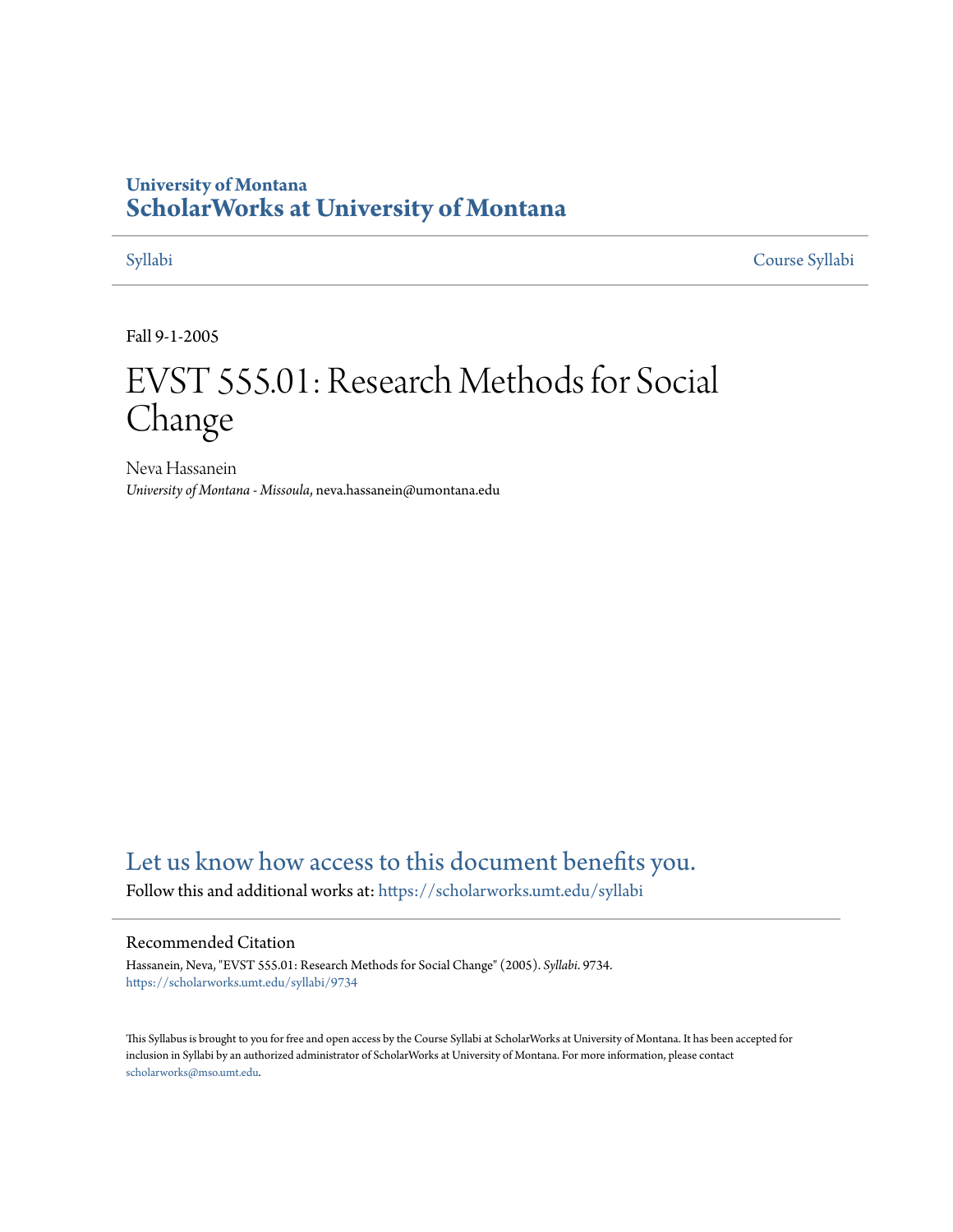#### **EVST 555: RESEARCH METHODS FOR SOCIAL CHANGE**

Fall Semester 2005 Liberal Arts Room 307

#### **INSTRUCTOR:**

Neva Hassanein 101A Rankin Hall Email: [neva.hassanein@umontana.edu](mailto:neva.hassanein@umontana.edu); Phone: 243-6271 Office Hours: Tues. 3:45-5:30; Wed. 2:30-4:10, or by appt. if necessary

#### **PURPOSE OF THE COURSE:**

In recent decades, there has been a methodological revolution in the social sciences, reflecting an increased interest in interpretive, qualitative approaches to research and theory. Qualitative research includes a complex, interconnected family of terms, concepts, and assumptions. This course is designed to introduce you to this exciting topic, which has become a field of inquiry in its own right. Perhaps most importantly, you will have an opportunity to engage in a field research project of your own during the semester and to try out the methods we will be covering in the course.

We will explore the role of qualitative methods in social science research and in social change efforts outside of the academy. We will study several major approaches to data collection and analysis that fall under the broad umbrella of qualitative research. For the most part, we will look at qualitative inquiry from the perspective of doing research that analyzes and/or facilitates social change. Emphasis will be placed on qualitative research as a process of better understanding human experience in a complex world in order to (1) inform a theoretical argument and/or (2) take action based on that understanding. The course will also raise important issues regarding the practice of science, the relationship of knowledge to democracy, the ethics of research, and the potential for community and professional researchers to collaborate.

#### **Objectives:**

- 1. To introduce you to the epistemological foundations of qualitative research and some approaches to qualitative inquiry.
- 2. To develop your understanding of how qualitative research can help to build theory and/or generate knowledge that will result in concrete changes in people's lives and socio-ecological situations.
- 3. To learn about the development of appropriate research design and the stages of qualitative research from crafting research questions to writing up findings.
- 4. To develop your understanding of data collection techniques, with an emphasis on participant observation, interviewing, and community-based action research.
- 5. To review ways of recording, managing, and analyzing qualitative data.
- 6. To encourage you to think about your own perspective on research ethics and practice.

#### **REQUIREMENTS:**

**1. Reading.** A schedule of the readings for this course is attached. A required text and faculty packet are available in the university bookstore. The required text is (please be sure you use the same edition):

Berg, Bruce L. 2004. *Qualitative research methods for the social sciences*. 5<sup>th</sup> ed. Boston: Allyn and Bacon.

In addition, there will be a small packet of materials (required) based on some of my research, which will be available in the bookstore soon.

**2. Class Participation**. Regular attendance and participation are crucial. You are expected to do all of the assigned reading and come prepared to discuss it in class. As you read, please make notes of topics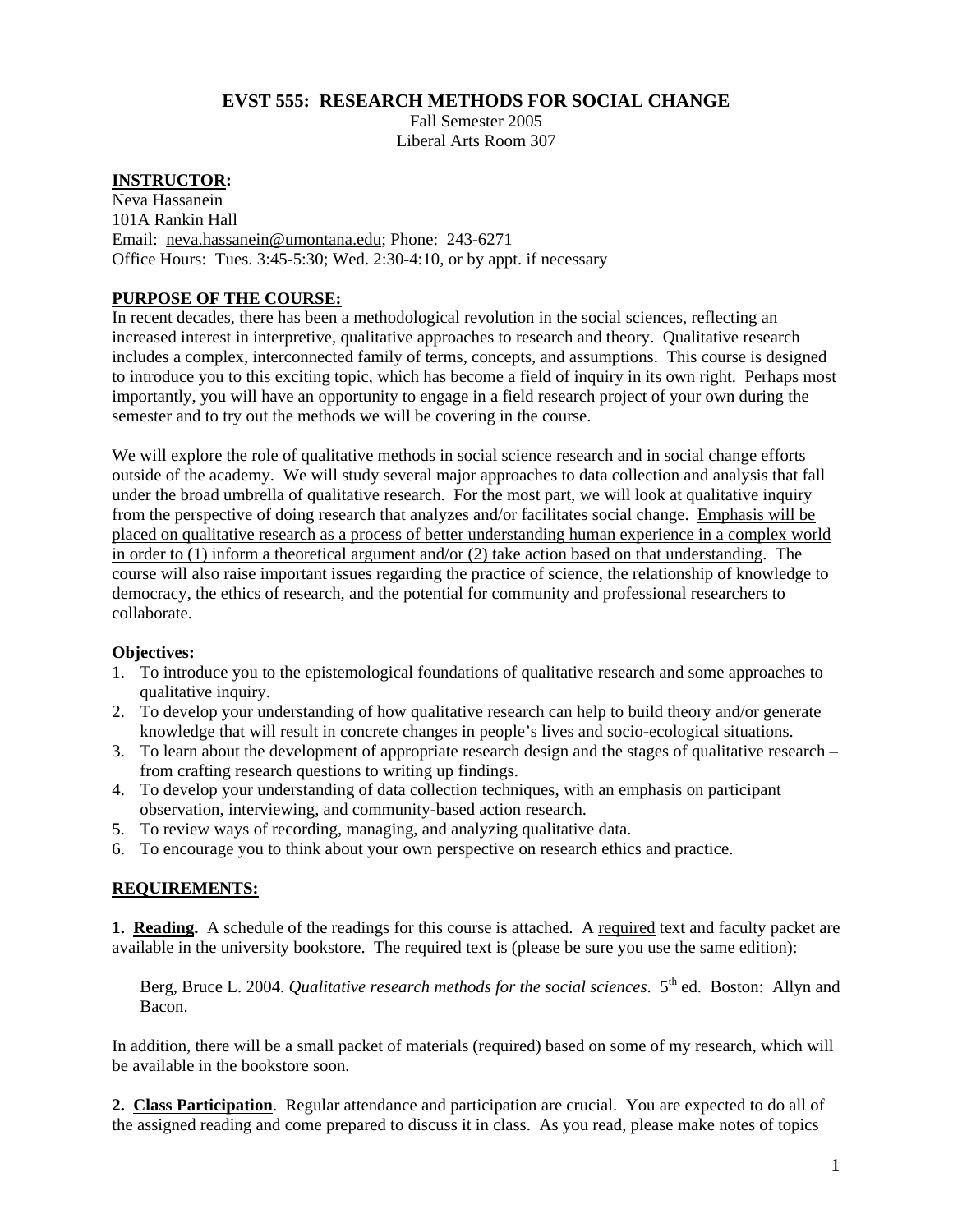and/or questions you would like to bring up during our discussion. Have a conversation with what you read – talk back to it – and be prepared to share your thoughts with your colleagues. I will do what I can to help keep our discussions "on track," but this is also the responsibility of everyone in the group.

**3. Research Project**. Research is most effectively learned through hands-on experience. Thus, over the course of the semester, you will carry out a qualitative research project utilizing one or more of the following methods: participant observation (see last page of syllabus for more information on this technique), individual interviews, focus group interviews, review of documents/material artifacts, and/or some other qualitative data collection technique that you feel would be useful and interesting to try out. Ideally, a research project utilizes more than one method for purposes of triangulation, as we will discuss.

A major objective of the research project will be to link your fieldwork to a small sample of relevant literature (i.e., five or more scholarly works) in order to extend existing theory and/or to make recommendations for action. I strongly encourage you to pick a topic that is relevant to some literature you are already familiar with or that you are studying in another course this semester. This will make your task much easier.

This course gives you an opportunity to learn and try methods out in a supportive atmosphere. It is designed so that we will be reading about and discussing various steps as you go through the process yourself. These steps are described below, as are detailed evaluation criteria. See page 303, Figure 12.1 in Berg for a useful schematic describing the elements of a research report.

Note on participatory action research projects: Community-based or participatory action research may be of interest to you, and we will learn about it in this course. This approach is more difficult to negotiate during a semester unless it is part of a larger project you are pursuing, such as your thesis or dissertation. Many of the research activities are similar to other methods of inquiry; however, it is typically the stakeholders in a community, school, workplace, or organization who define the problem to be studied, often participate in data collection and analysis, and decide what action is to be taken as a result of the research findings. Often "trained researchers" are not involved.

Proposal. In a two to three page proposal, due Thurs., Sept. 22, describe the research question you are interested in studying and the methods you plan to use to gather data. Your specific research problem will develop as you proceed. Your project might involve questions about social movements and activism; about power and inequality; about difference among genders, classes, racial/ethnic groups; about education; about attitudes toward a particular issue or situation; or whatever interests you.

Let your curiosity and knowledge of literature guide you in your topic choice, but here are a few things to keep in mind. First, while you are encouraged to pick a topic that is related to a literature you are familiar with, I discourage you from picking one that you are too close to (e.g., it's very hard to interview friends or family). Second, students from previous courses have recommended in their evaluations that I stress the need to ask a fairly simple research question because of the time constraints of a semester. I agree, but would also add that narrowing your research topic is important for all projects (and it is often difficult!), whether bounded by a semester time frame or not. Hopefully, one of the things you will learn from this course is how to get a sense of a project's scope. Lastly, feel free to choose a topic related to your own thesis/dissertation projects, but please let me know if that is the case.

In the proposal, push yourself to get as specific as you can, to begin to review the literature (include a preliminary bibliography), and to describe how you will gather data (e.g., number of interviews you will conduct, how you will select sample, what field site you will study). The more specific you are, the more helpful I can be. The more you jump start your project at the beginning, the more satisfied you will be with your work in the end. Please keep in mind the ethical considerations discussed below. If you are planning on using participant observation (which I encourage you to do!), your prospectus should identify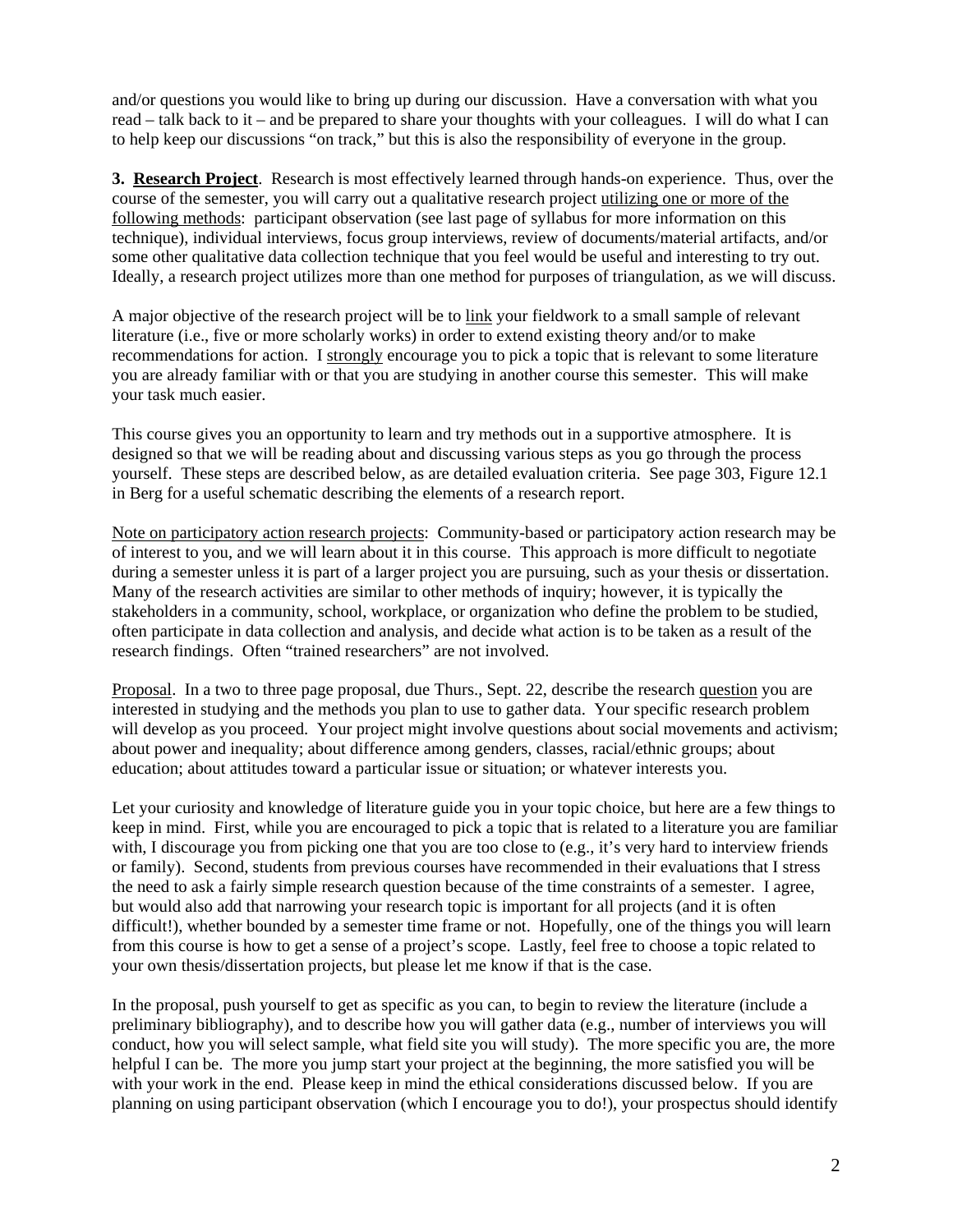the "field site" you intend to study, and you should try to have gained permission to "enter the field." See comments on the last page of the syllabus on getting started with participant observation.

Research Ethics: We will learn about the ethics of research. Each of you will do the online course on human subjects (more information will be given in class). I will review your research proposals for ethical considerations. You must get permission from the appropriate person to do research in a field site, to conduct interviews, etc. You will not be able to do covert research in this course. Unless there are unique circumstances, you probably will not be able to study vulnerable populations, as defined by the Institutional Review Board (i.e., infants and minors, prisoners, physically and developmentally disadvantaged, military members, and mentally ill persons).

Please note: if you do work that turns into your thesis or dissertation, you must get your research plan approved by the Institutional Review Board. In other words, my approval of your plan for purposes of this course is not sufficient to cover your future work.

Draft interview guides: Think about the principles of interviewing we have been learning, and develop an interview guide you intend to use as part of your research project. It is due on Thurs., Oct. 6. Be prepared to distribute copies to the instructor and to each of your teammates for comment. If you are not conducting interviews as part of your research, please see me to make an alternative arrangement.

Preliminary Literature Review and Data Samples: A preliminary literature review is due Thurs., Oct. 22 to all of your teammates and to the instructor. In this short paper (~ 5-7 pages), begin to refine your research topic and examine how others have already thought about and researched the topic. Discuss the existing literature (five or more scholarly works) and use it to help you describe and frame your research question more specifically than you did in the initial proposal. The literature review should also provide a rationale for the study; in other words, explain what other scholars or practitioners have contributed to the topic and how you expect your work to extend or add to that previous work. You will likely incorporate this preliminary literature review into your final paper in some form.

Data Samples: On Oct. 27, you will distribute a sample of your data to your teammates and to the instructor. These might be excerpts from your interviews (e.g., where research participants each discuss a similar topic) or perhaps they will be excerpts from your field notes that you suspect illustrate a particular concept or theme in your observations. Do not provide entire transcripts or extensive field notes. Five pages should be sufficient. Be selective and focus on particular concepts or themes you are developing in your analysis. Leave wide margins so that we can comment on your data. Again, you will give your teammates feedback on what they share.

Preliminary Analysis: Near the end of the term – on Tues., Nov. 17 – you will share a preliminary analysis of your data (around 5-7 pages). In essence, this will be a draft discussion of the central argument you will make in your final paper. Use the data you have collected to back up the argument. Share what you feel would be most useful to get feedback on. Feel free to pose problems that you want the instructor and your teammates to help you with. Do not repeat the literature review section of your paper here, but you might want to begin to link your central argument to the literature (e.g., how does your work relate to what others have shown previously?).

Final Product and Appendix: Your research will be reported in a 20 to 25-page paper due by Mon. Dec. 12 at the start of our final exam period, during which we will also hold the last session of final oral presentations. The final paper will also include: (1) an abstract of no more than 250 words, to be included at the front of the paper; and (2) a brief appendix (3-5 pages). In the appendix, reflect on your research experience: What are your take home lessons? Where did you stretch yourself? What were your successes? What research issues arose for you that relate to material we covered in the course? Please note: it is not necessary to put your final papers into report covers or folders (in fact, it is kind of a pain). A binder clip is sufficient.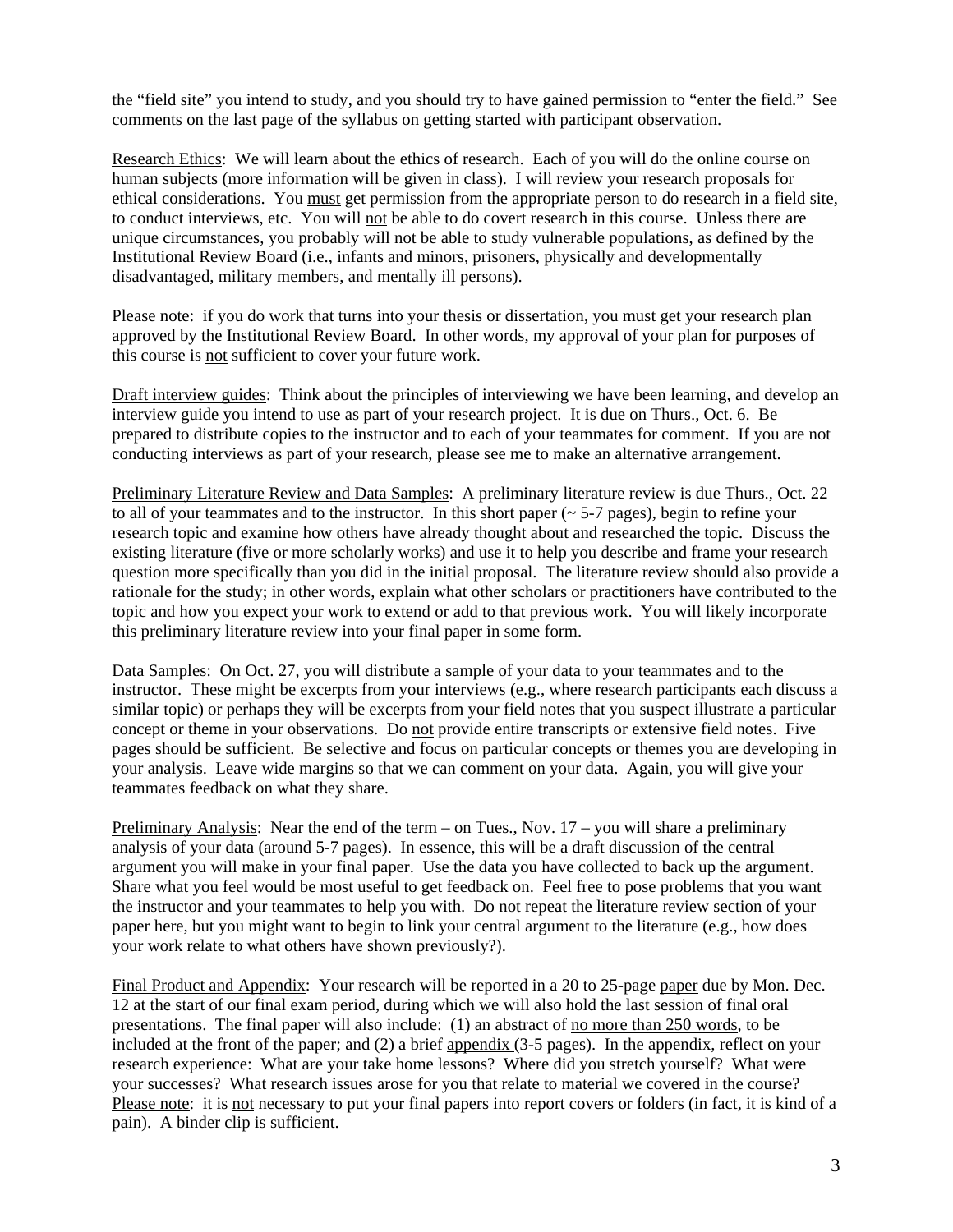**4. Team discussions on fieldwork:** In addition to discussing the common readings, we will spend some time in class discussing and working on your projects. You will be assigned to a team of your colleagues whom you will work with during the semester. You will be depending on feedback from other students, and they from you. Hence, your active participation is crucial.In the past, students have found this teamwork very rewarding and useful. Please feel free to work together outside of class and beyond the basic requirements of the course.

Distributing your fieldwork and presenting: At several points during the semester, you will share your emerging work with the other students in your team and with me. The specific format for sharing your literature review, a small selection of your data (2-4 pages), and your preliminary analyses will probably vary among the class participants depending on the methods you are using. Most importantly, you will try out your "hunches" on your teammates, as you work to build a conceptual framework for your study. In your teams, you will make a short presentation, simply telling your teammates what you find interesting, troubling, new or otherwise noteworthy about your observations, interviews or your ongoing analysis. In turn, your teammates will offer feedback (see below).

Due dates: The specific schedule is noted on the syllabus; please mark your calendars. Your material will be ready for distribution to each of your teammates and to me on:

- (1) Draft interview guides: Oct. 6 for the work session on Oct. 11.
- (2) Preliminary literature review Oct. 20 for the work session on Oct. 25
- (3) Samples of data: Oct. 27 for work session on Nov. 1
- (4) Preliminary analyses of data: Nov. 17 for the work session on Nov. 22

Writing comments on your teammate's fieldwork: Write comments that you think will assist your colleague's project. In your feedback, you might ask or offer hunches about your colleague's observations, offer an alternative interpretation of some material, or make other appropriate suggestions. Later on (probably the second presentation), you might critique a developing argument by suggesting a new pattern in the observations, ways to strengthen the argument, or useful research literature. You might jot these comments in the margins of the materials distributed, but please also write one or two paragraphs at the end or on another sheet. Your comments should be ready for your colleagues in class on the day of their presentation in the work session.

Evaluation of your team: After the final, in-class meeting of your team (feel free to continue to help one another outside of class), I will ask you to write up and turn in to me a brief evaluation of each of your fellow teammates. Do not summarize for the team as a whole. This helps me better assess the contribution that each person made to the team. Your comments should focus on each teammate's participation in the group, rather than what you think about the quality of their research. Was your teammate consistent and timely in giving feedback? Did he or she give detailed feedback on your work? Did you find it helpful? Why or why not? I will review these evaluations and summarize them for each student in the final evaluation memo (discussed below). Also, please evaluate your own contribution to the team along the same lines.

**5. Final Oral Presentations**. At the end of the term, each class participant will give a short (~10 min.) oral presentation of their work to the entire class, summarizing the central argument you are making in your paper, emphasizing how you collected the data you did, and noting one thing you learned about research during this process. We will allow about 10 minutes for discussion following each presentation.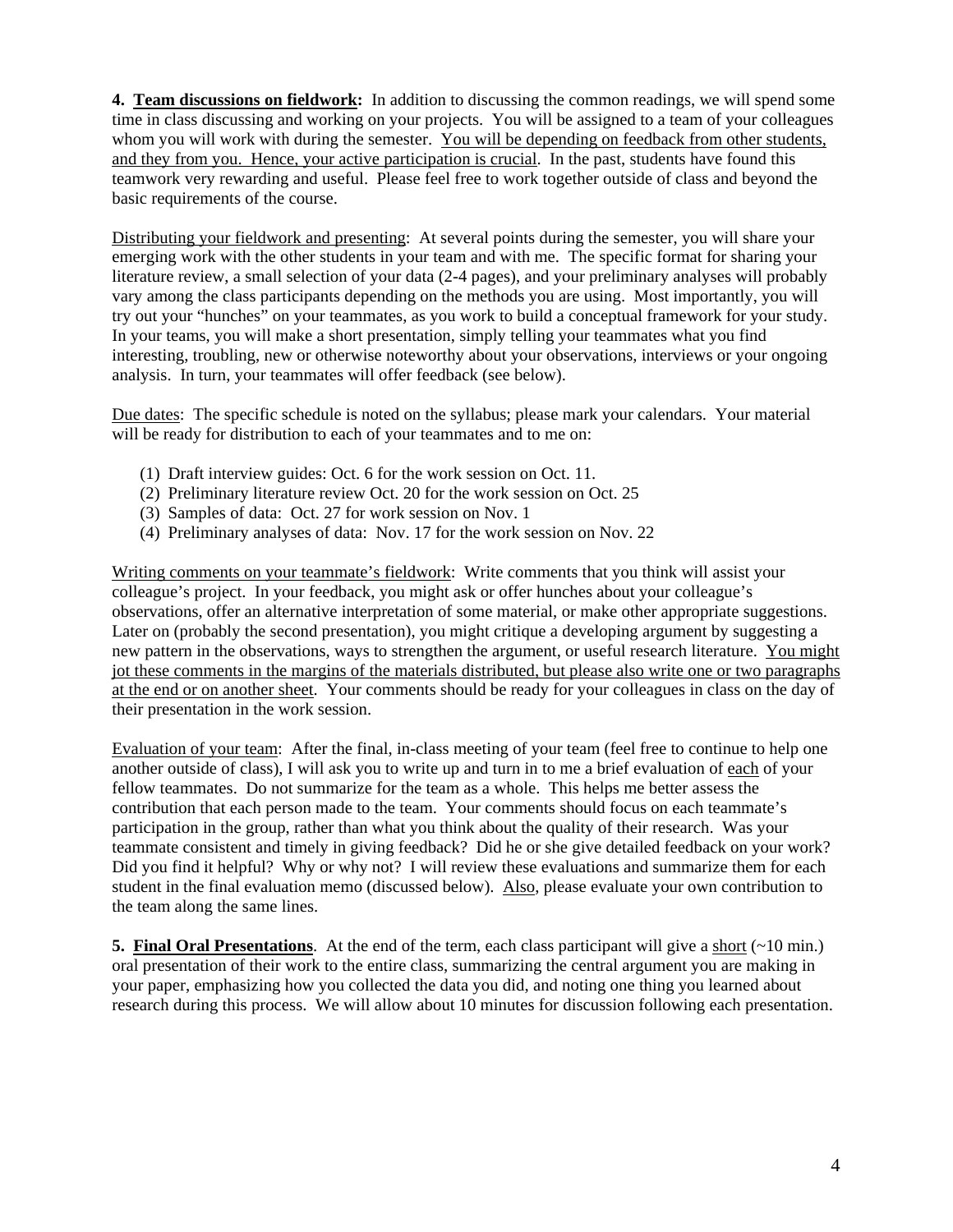**GRADING AND EVALUATION:** Your final grade in this course will be based on the following:

- Engaged participation in class, including regular attendance (and being on-time and staying through the period), contribution to discussions of the readings, and active participation in the teams  $=$  30%
- Preliminary materials distributed at various points during the semester (i.e., proposal, interview guide, literature review, and fieldwork samples)  $= 10\%$
- Final oral presentation  $= 10\%$
- Final paper  $= 50\%$

I expect all assignments to be turned in to your teammates and me on time.

Evaluation of Research Project: I will evaluate your paper based on all of the following factors. Toward the end of the term, I will distribute to you a list of tips for writing up your research.

- 1. An abstract of 250 words or less should clearly and accurately summarize the entire paper.
- 2. You should make a clear argument and support your position with specific and convincing evidence from your data (e.g., observations in field notes, quotes from interviews). You must anchor your argument in what you actually saw, did, heard, and so on.
- 3. Your paper should also link your data to 5 or more scholarly works (articles or books) relevant to your project. I do not expect you to produce dazzling results in such a short time – I will be more interested in the process and your grasp of the essential linkage between data and theory and/or action.
- 4. There should be a discussion of your methodology, a rationale for your choice of data collection methods (i.e., the strengths of your approach), an appendix with your interview guide(s) or other data collection instruments, and a thoughtful reflection on the limitations of the methods you chose. Describe your data collection processes (e.g., describe in detail the numbers and characteristics of the participants; how you identified interviewees; how many people said "no;" how long the interviews were on average or using a range; how many events/hours you conducted participant observation at; were people receptive or reluctant to participate; and so on). Describe your data analysis procedures. As appropriate, the methods section should cite relevant materials on methodology (such as those used in this course).
- 5. In reviewing your appendix (of 3-5 pages), I will be interested to see how much you have reflected on your experience and grappled with the research issues raised during the semester. Bring in the literature we have read this term and relate it to your experiences, as appropriate.
- 6. Your entire paper (of 20-25 pages) should be well organized, written clearly, and grammatically correct. You should also include complete references in a consistent style. No report covers necessary.

Evaluation memo: I realize that I ask you to work hard – very hard! – in this course. In exchange for that hard work, I will provide you with a detailed memorandum evaluating your final paper based on each of the criteria outlined above. Please provide me with information on how I can most effectively get a copy of your memo to you following the course.

**GETTING HELP:** Fieldwork is an exciting but, at times, very challenging experience. In order for us to get to know each other and for me to be of assistance, I urge you to come see me during office hours, which are listed at the top of the syllabus. To facilitate my office hours, I post a sign-up sheet on the bulletin board across from my office door. Please sign up in advance. If my office hours do not work for you, please make an appointment.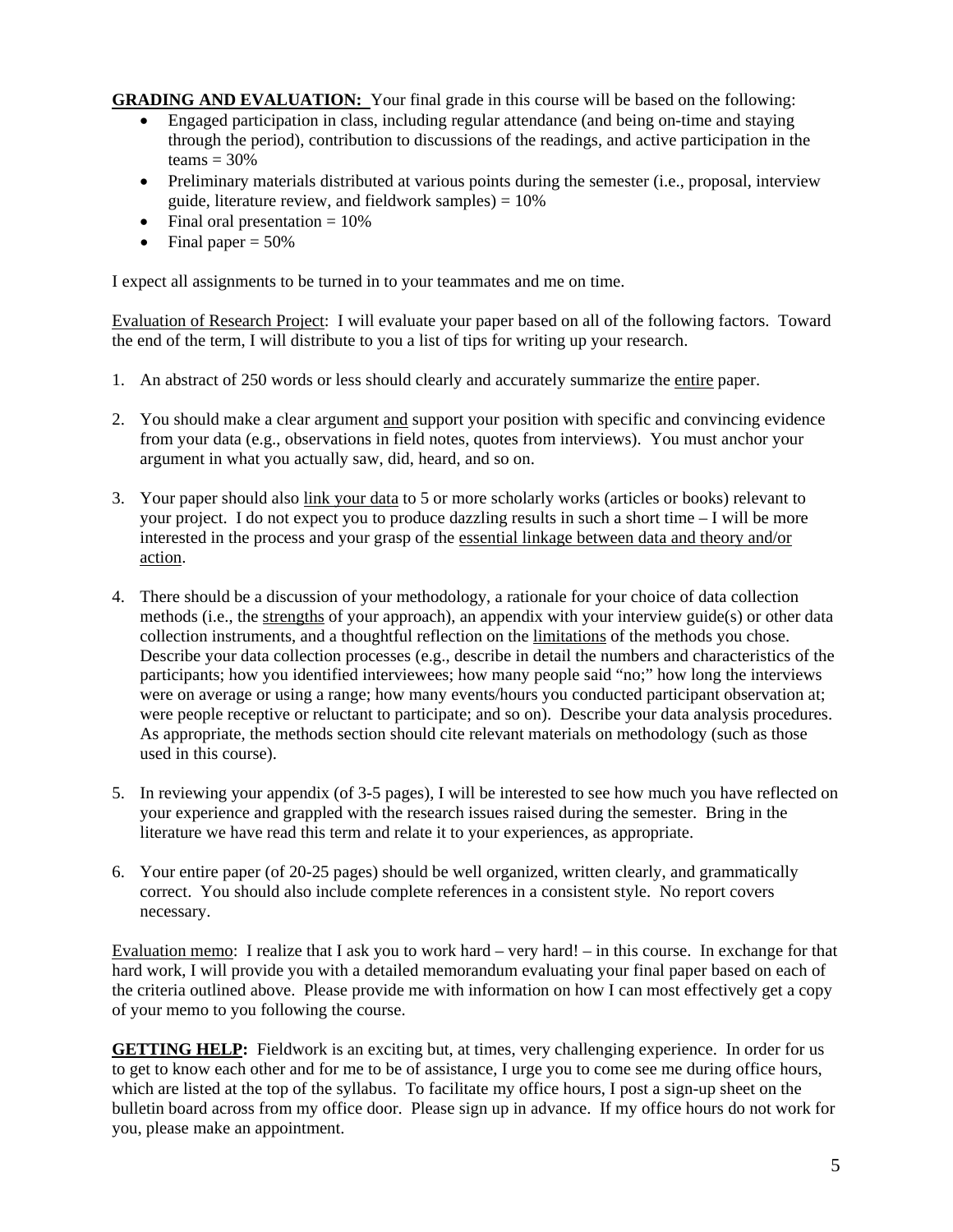#### **COURSE SCHEDULE**

Subject to revisions as necessary

#### **I. Introduction**

#### **Tues. Aug. 30 – Getting started: Introduction to the course and to each other**

#### **Thurs. Sept. 1– The big umbrella: What is qualitative research?**

Read the entire syllabus carefully. We will begin to discuss your research ideas. Read: Berg, Chapter 1, Pp. 1-14, Introduction

#### **Tues. Sept. 6 – Approaches to social science**

Neuman, W. Lawrence. 2000. The meanings of methodology. Pp. 63-88 in *Social research methods: Qualitative and quantitative approaches*. Boston: Allyn and Bacon.

#### **Thurs. Sept. 8 – Two approaches to research for social change**

Bellah, Robert N., Richard Madsen, William M. Sullivan, Ann Swidler, and Steven M. Tipton. [1985] 1996. Appendix: Social science as public philosophy. Pp. 297-307 in *Habits of the heart: Individualism and commitment in American life*. Berkeley: Univ. of California Press.

Gaventa, John. 1991. Toward a knowledge democracy: Viewpoints on participatory research in North America. Pp. 121-131 in *Action and knowledge: Breaking the monopoly with participatory action research*, edited by Orlando Fals-Borda and Moahmmad Anisur Rahman. New York: Apex Press.

In class: Disseminate instructions on ethics online course.

#### **II. Data Collection, Ethics, and Literature Reviews**

**Tues. Sept. 13 – Research design, literature reviews, and overview of data collection methods**  Berg, Chapter 2, Pp. 15-42, Designing Qualitative Research.

#### **Thurs. Sept. 15 – Searching the literature. MEET AT THE LIBRARY.**

In class instruction on accessing the literature by Barry N. Brown, Associate Professor, Science Librarian and Access Services Coordinator, Mansfield Library. Meet at Mansfield Library student learning center (the SLC is one floor down on the right hand side; ML 283).

Complete online course on research ethics, "Option 2 – Human participation in research." Instructions on how to access this will be given out in class. Turn in your certificates of completion to me at the library!

#### **Tues. Sept. 20 – Research ethics**

Read: Berg, Chapter 3, Pp. 43-74, Ethical Issues.

American Sociological Association. 1999. Code of ethics and ethical standards. Read the principles online at [www.asanet.org](http://www.asanet.org/)

#### **Thurs. Sept. 22 – Participant observation. PROPOSALS DUE.**

Berg, Chapter 6, Pp. 147-194, Ethnographic Field Strategies

#### **Tues. Sept. 27 –Introduction to interviewing. Brief work session: Getting to know our teams and the projects.**

Berg, Chapter 4, Pp. 75-122, A Dramaturgical Look at Interviewing.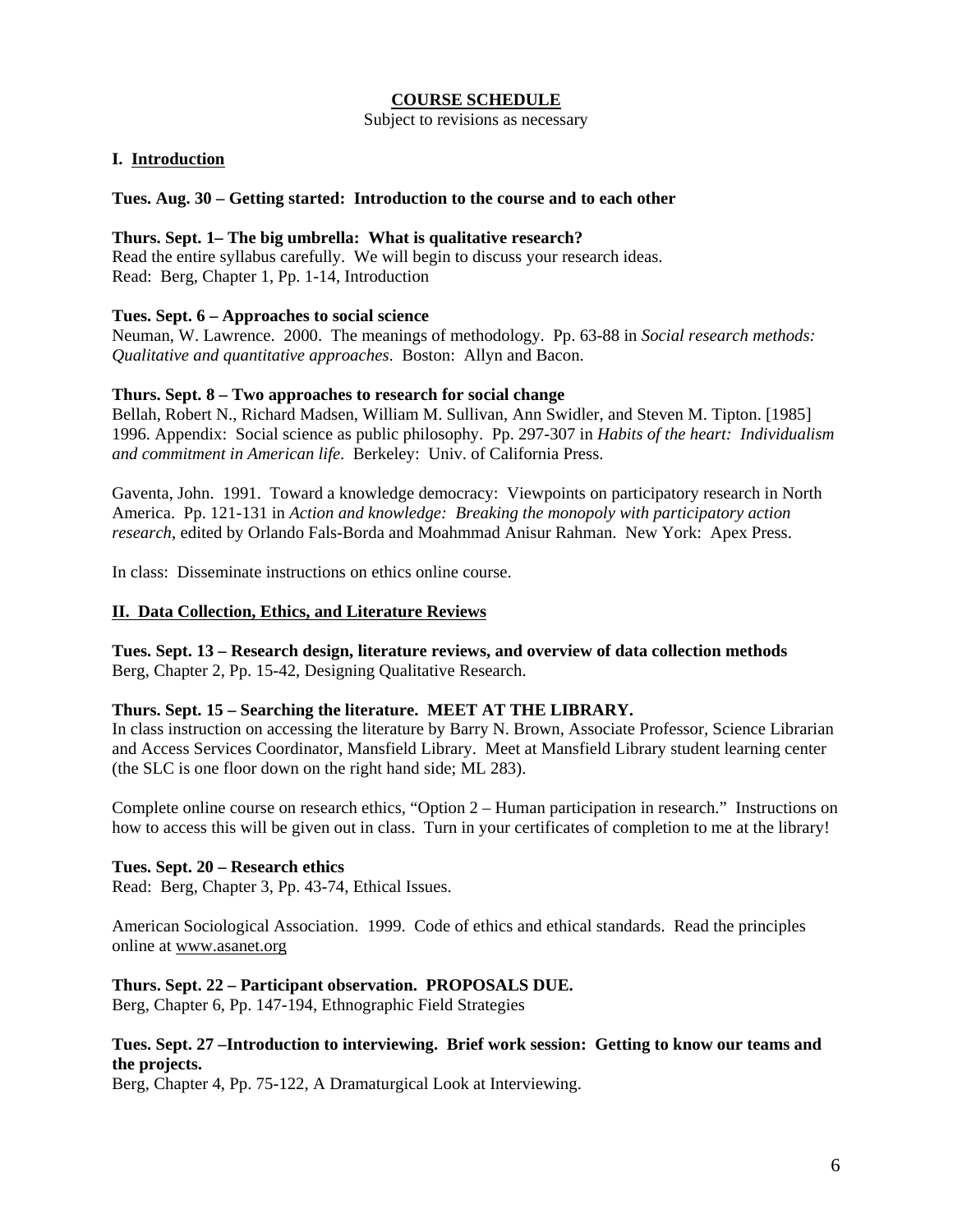#### **Thurs. Sept. 29 – Qualitative interviewing, continued.**

Rubin, Herbert J. and Irene S. Rubin. 1995. Interviews as guided conversations. Pp. 122-144 in *Qualitative interviewing: The art of hearing data*. Thousand Oaks, CA: Sage Publications.

Berg, Chapter 5, Pp. 123-145, Focus Group Interviewing

#### **Tues. Oct. 4 – Reflexivity and voice.**

Anderson, Kathryn and Dana C. Jack. 1991. Learning to listen: Interview techniques and analyses. Pp. 11-26 in *Women's words: The feminist practice of oral history*. Edited by Sherna Berger Gluck and Daphne Patai. New York: Routledge.

Borland, Katherine. 1991. 'That's not what I said': Interpretive conflict in oral narrative research. Pp. 63-75 in *Women's words: The feminist practice of oral history*. Edited by Sherna Berger Gluck and Daphne Patai. New York: Routledge.

Stacey, Judith. 1991. Can there be a feminist ethnography? Pp. 111-119 in *Women's words: The feminist practice of oral history*. Edited by Sherna Berger Gluck and Daphne Patai. New York: Routledge.

Supplemental: Berg, Chapter 9, Pp. 233-249, Historiography and Oral Traditions

#### **III. Empowering Research Methodologies**

#### **Thurs. Oct. 6 – Action research & participatory action research. INTERVIEW GUIDES DUE.**

Bring copies of your interview guides to class to distribute to each of your teammates and to instructor. If you are not conducting interviews as part of your project, please see Neva for alternate plan.

Berg, Chapter 7, Pp. 195-208, Action Research

Note: Last day to drop class is Oct. 10.

#### **Tues. Oct. 11 – Work Session. FEEDBACK ON TEAMMATES' INTERVIEW GUIDES DUE.**

Review your teammates' work and be prepared to give them both oral and written feedback in class. We will have an in-class work session to refine your interview guides and to pre-test your interview guides.

#### **Thurs. Oct. 13 – More on PAR**

Park, Peter. 1993. What is participatory research? A theoretical and methodological perspective. Pp. 1- 19 in *Voices of change: Participatory research in the United States and Canada*.

#### **Tues. Oct. 18 – Continued discussion of PAR.**

Lewis, Helen M. 2001. Participatory research and education for social change: Highlander Research and Education Center. Pp. 356-362 in *Handbook of action research: Participative inquiry and practice*. Edited by Peter Reason and Hilary Bradbury. London: Sage Publications.

Ansley, Fran and John Gaventa. 1997. Researching for democracy & democratizing research. *Change* 29(1):46-53. [Heldref Publications]

#### **IV. Analysis, Examples, and Writing**

**Thurs. Oct. 20 – PRELIMINARY LIT. REVIEW DUE. Introduction to qualitative analysis.**  Bring copies of your preliminary literature reviews for your teammates and for the instructor.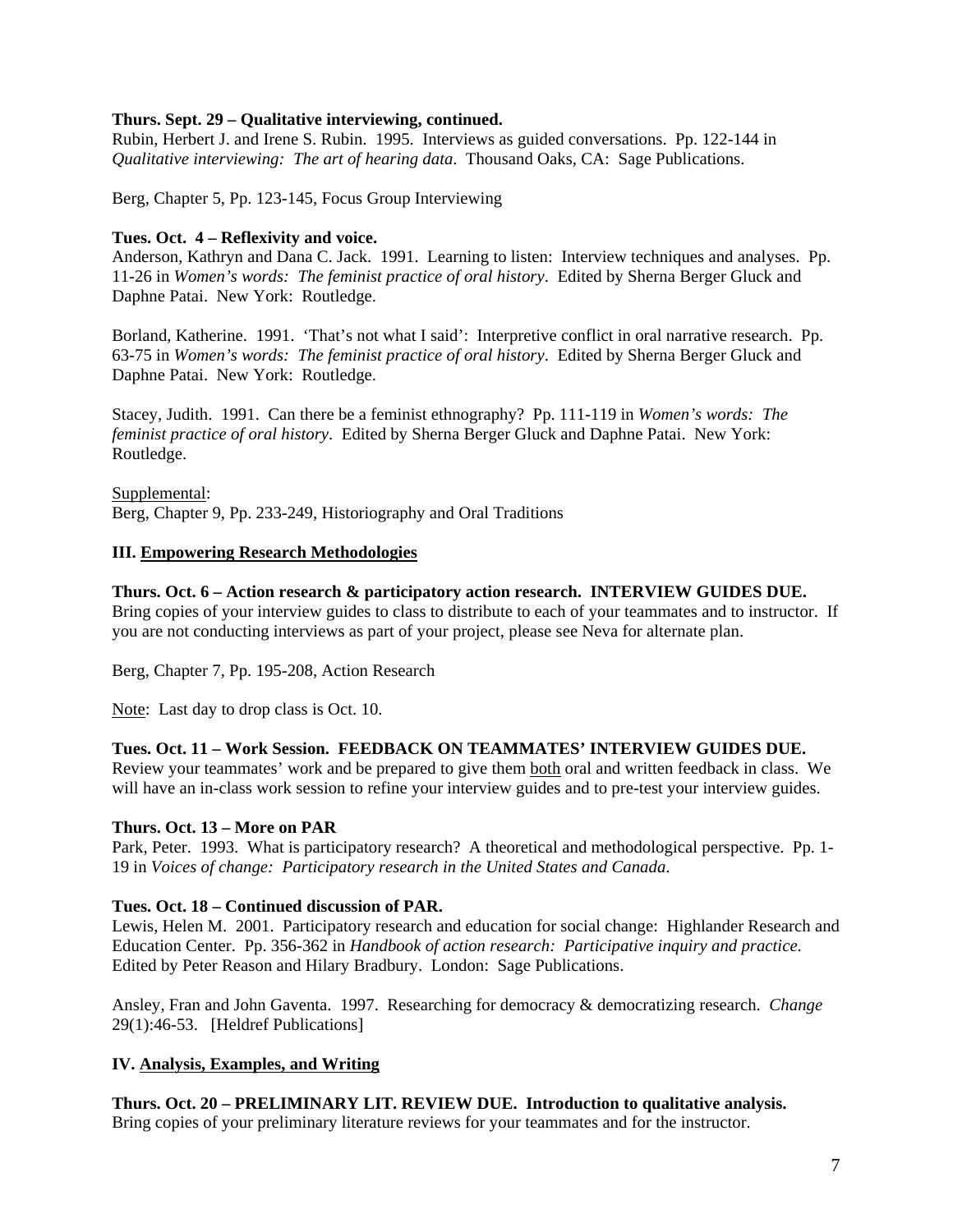#### **Tues. Oct. 25 – Work session – Focus on literature reviews. Continued discussion of analysis as time allows. FEEDBACK ON TEAMMATES' LIT REVIEWS DUE**.

Review your teammates' work and be prepared to give them both oral and written feedback during this in-class work session.

#### **Thurs. Oct. 27 –Qualitative analysis, continued. DATA SAMPLES DUE.**

Becker, Howard S. 1998. Concepts. Pp. 109-145 in *Tricks of the trade: How to think about research while you're doing it*. Chicago: University of Chicago Press.

#### **Tues. Nov. 1 – More on analysis. FEEDBACK ON DATA SAMPLES DUE.**

Berg, Chapter 11, Pp. 265-297, An Introduction to Content Analysis.

#### **Thurs. Nov. 3 – Analyze this: Considering the example of food democracy.**

Review materials provided in packet on food democracy research, including: interview guides and surveys; selections from a sample coded interview; coding sheets; and topic/category data sheets, and the following paper, which is in the packet:

Hassanein, Neva. 2004. "Locating food democracy." Paper presented at the 67<sup>th</sup> Annual Meeting of the Rural Sociological Society. Sacramento, California. August.

#### **Tues. Nov. 8 – More examples**

Klawiter, Maren. 2000. From private stigma to global assembly: Transforming the terrain of breast cancer. Pp. 299-334 in *Global ethnography: Forces, connections, and imaginations in a postmodern world.* By Michael Burawoy, et al. Berkeley: University of California Press.

Wulfhorst, J.D. 2000. Collective identity and hazardous waste management. *Rural Sociology* 65(2): 275- 294.

### **Thurs. Nov. 10 – Work session**

#### **Tues. Nov. 15 –The tales we tell and how we tell them**

Berg, Chapter 12, Pp. 299-320, Writing Research Papers: Sorting the Noodles from the Soup.

Becker, Howard S. 1986. Freshman English for graduate students. Pp. 1-25 in *Writing for social scientists: How to start and finish your thesis, book or article*. Chicago: University of Chicago Press.

#### **Thurs. Nov. 17 – PRELIMINARY ANALYSES DUE.**

Bring copies of your preliminary analyses to class to share with the instructor and with each teammate. These might be a discussion of your central argument and the data you will use to back up that argument – in essence, a rough draft of the heart of your final paper. Share what you feel would be most useful with others. Feel free to pose problems that you want help with.

#### **Tues. Nov. 22 – Work session. FEEDBACK ON PRELIMINARY ANALYSES DUE.**

Review your teammates' work and be prepared to give them both oral and written feedback during this in-class work session.

**Thurs. Nov. 24 – HOLIDAY Tues. Nov. 29 – Final presentations Thurs. Dec. 1 – Final presentations Tues. Dec. 6 – Final presentations Thurs. Dec. 8 – Final presentations Mon. Dec. 12 – Final exam period at 3:20-5:20. Final presentations. FINAL PAPERS DUE at start of exam period.**